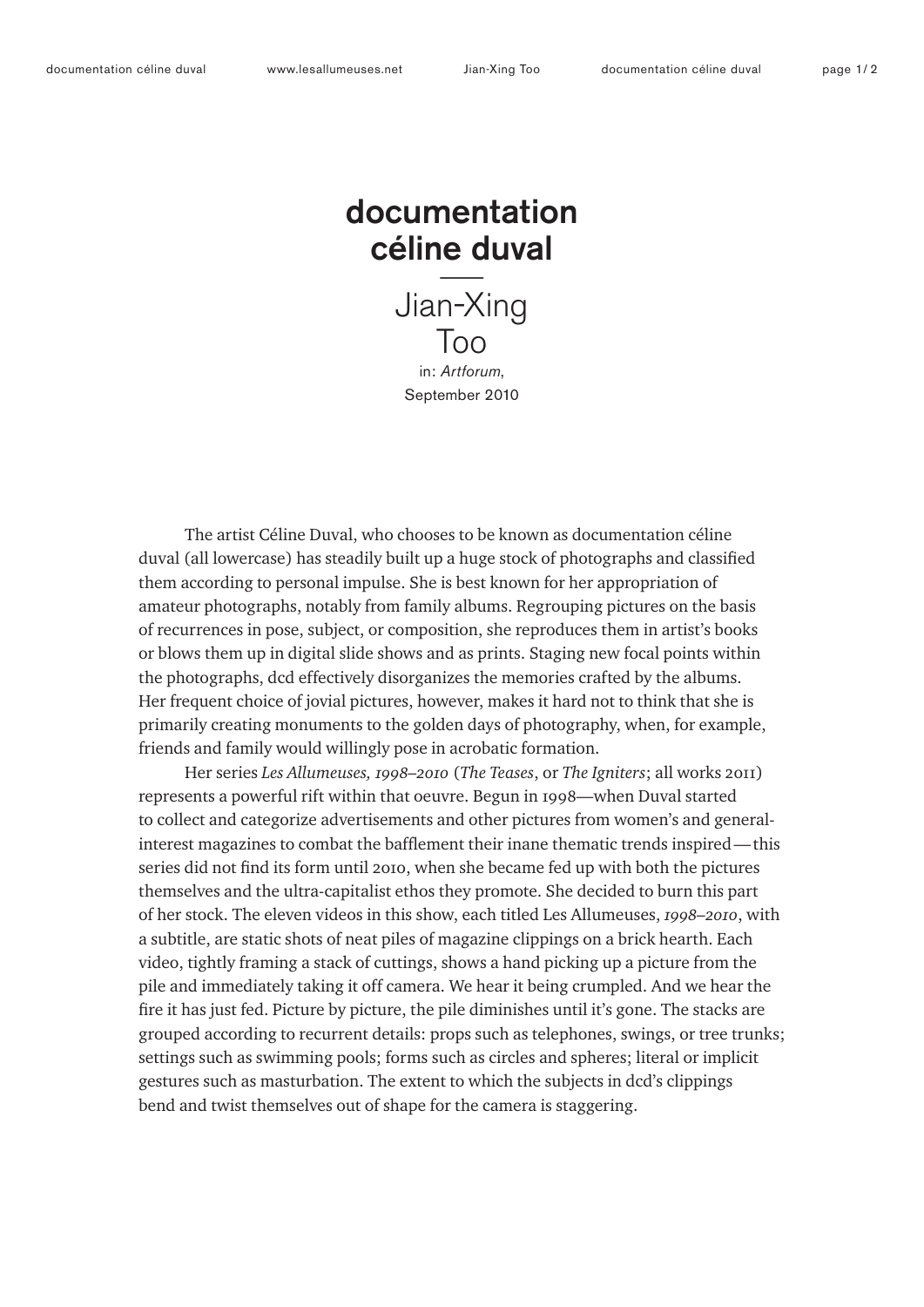dcd's burnings are anything but dramatic. Nor are they ceremonious. The camera films from an informal angle while reflections from the fire slightly obscure the documents. The artist's decision to perform the incineration off-screen circumvents even the beauty of a burning photograph. Such printed matter usually ends up in the dump anyway, if not as tinder for the fireplace. In the long feminist history of taking images from magazines, most artists, from Hannah Höch on, have employed photomontage. In dcd's case, there is no collage, just crisp, squarely cut pictures. Perhaps the closest comparison for her work would be that of the little-known Marianne Wex, who in 1979 published the book *Let's Take Back Our Space: "Female" and "Male" Body Language as a Result of Patriarchal Structures*, which brings together a vast archive of found photographs of the human figure mixed in with her own pictures, all categorized according to bodily postures. The material singularity of dcd's *Les Allumeuses*, however, is that in filming her thoughtfully ordered clippings destined for destruction, she managed to orchestrate a montage in one continuous static shot.

dcd came to a point in her work where she had to burn it, incinerating twelve years worth of pictures selected from magazines, all carefully trimmed and classified. The bold incisiveness of her gesture is plain in the fact that its only remnant is a nonsacralized digital recording. Ironically, a pigment-ink print at the far end of the gallery reproduces an ad for archival boxes, something dcd will need fewer of after this reduction of her personal image bank.